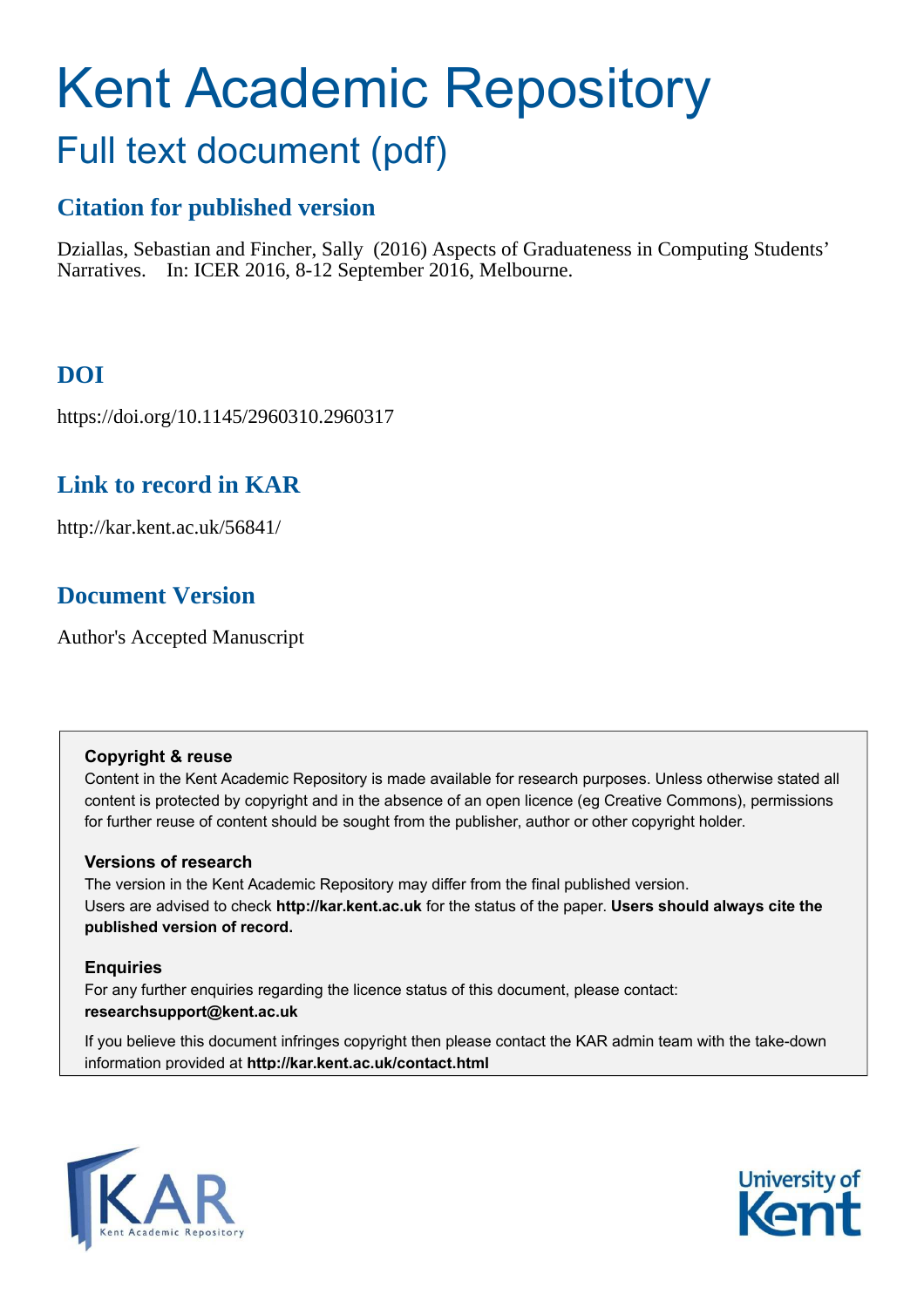## **Aspects of Graduateness in Computing Studentsí Narratives**

Sebastian Dziallas School of Computing University of Kent Canterbury, CT2 7NF, England +44 1227 827684 sd485@kent.ac.uk

Sally Fincher School of Computing University of Kent Canterbury, CT2 7NF, England +44 1227 824061 S.A.Fincher@kent.ac.uk

#### **ABSTRACT**

In this paper, we explore graduates' characterisations of their learning experiences at university and beyond. Using a narrative methodology, we elicited life stories from graduates of the School of Computing at the University of Kent. We initially review and situate our approach within the wide variety of existing narrative approaches. Then, we turn to an aspect of the student experience that struck us as particularly significant: the "year in industry". We discuss the accounts of ten participants who completed a year in industry and highlight their perspectives of the effect it had on them. Finally, we propose a narrative construction of the concept of graduateness  $-$  of what it means to complete a university degree.

#### **Categories and Subject Descriptors**

K.3.2 [**Computers and Education**]: Computer and Information Science Education – *curriculum, computer science education.* 

#### **General Terms**

Human Factors

#### **Keywords**

Narrative Methods, Qualitative Research, Graduateness, Year in Industry, Turning Points, Boundary Objects

#### **1. INTRODUCTION & GRADUATENESS**

*ìThe past and the present live alongside each other in our working lives, overlapping and intertwining, until it is sometimes hard to know where one ends and the other starts.*" [51]

University reflects a profound time of individual development for people not only in terms of disciplinary knowledge and skills, but also in terms of their personal growth. Research on the specific effects of college has filled volumes; many of these studies are Permission to make digital or hard copies of all or part of this work for personal or classroom use is granted without fee provided that copies are not made or distributed for profit or commercial advantage and that copies bear this notice and the full citation on the first page. Copyrights for components of this work owned by others than the author(s) must be honored. Abstracting with credit is permitted. To copy otherwise, or republish, to post on servers or to redistribute to lists, requires prior specific permission and/or a fee. Request permissions from Permissions@acm.org.

*ICER '16,* September 08 - 12, 2016, Melbourne, VIC, Australia Copyright is held by the owner/author(s). Publication rights licensed to ACM.

ACM 978-1-4503-4449-4/16/09...\$15.00

DOI: http://dx.doi.org/10.1145/2960310.2960317

quantitative in nature and follow a positivist research tradition. [47] Some reports, such as the *Browne review*, have focused on the benefits of higher education in terms of employment opportunities, income, and health outcomes. [9] Other studies have explored claims of university as a means for social mobility. [25, 41, 60]

In the UK, the discussion about the effect of university is often framed in terms of "graduateness". According to Glover et al., graduateness can be "defined as the effect on knowledge, skills and attitudes, of having undertaken an undergraduate degree...." [20] However, the question of *which* attributes should be considered for graduateness has been the subject of many debates. When the UK Higher Education Quality Council released a discussion paper to determine the "attributes of 'graduateness'" in 1996, a particularly exasperated response in the *Times Higher Education* noted: "This is sheer speciousness. ...there are good reasons for challenging the assumption of one immutable model of higher education to which all institutions should aspire." [24] Yet, existing research has largely focussed on an aspirational list of generic capabilities to be achieved by students regardless of discipline. [20] Students are held to have more or less graduateness when measured by generic instruments such as the *Reflective Thinking Questionnaire* and *Motivated Strategies for Learning Questionnaire*. [58] In contrast, for this study, we are interested in students' own conception of their education to capture their characterisations of what it means to undertake a computing degree.

#### **2. METHODOLOGY**

#### **2.1 Characteristics of Narratives**

In this study, we adopt a narrative methodology. Narrative approaches represent a wide range of practices across different disciplines, and are commonly used in psychology, sociology, anthropology, and oral history. [27, 42] As well as disciplinary diversity, narrative methodologies also reflect different methods: some approaches elicit narratives through interviews (e.g. [39]), while others examine individual speech acts (e.g. [7]), and others again focus on century-old folklore and tales (e.g. [29]). As different approaches conceptualise the terms *narrative* and *story* differently, we first look at existing definitions and establish how we use the terms in our research and throughout this paper.

Although there is little agreement on a canonical definition of the term *narrative* [48], the central feature of a narrative as a series of events being recounted, remains characteristic across domains. Labov, from a sociolinguistic perspective, defines a *minimal narrative* as "as a sequence of two clauses which are *temporally ordered.*" [30] Sarbin, a psychologist, highlights the role of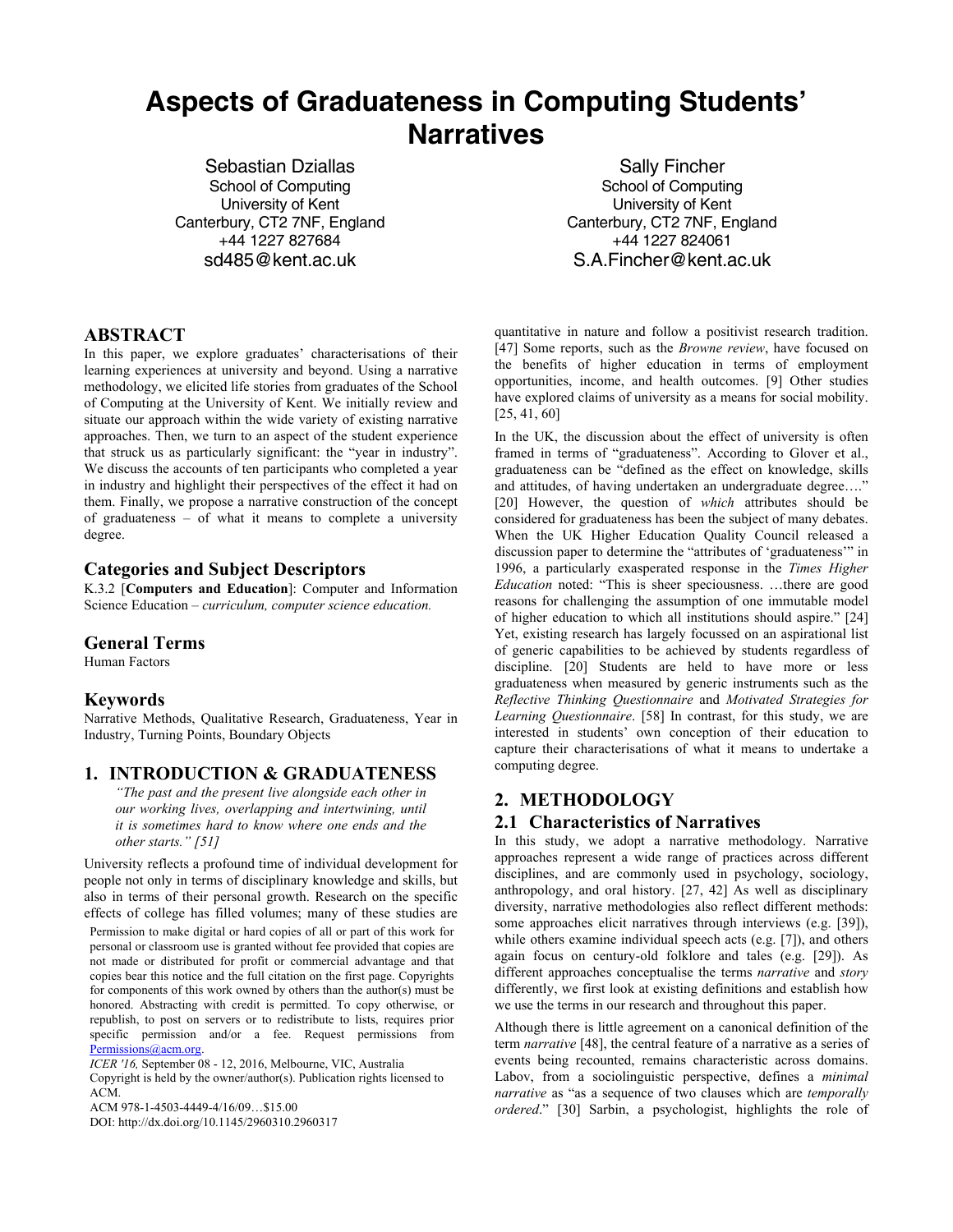narrative in organizing "episodes, actions, and accounts of actions." [52] And Adler points to an emerging psychological consensus that narratives are "composed of structured reconstructions of events that describe characters and their shifting intentions over the course of time."  $[1]$ 

The term *story* is sometimes used synonymously with narrative, but there are important differences between the two: a story is a specific form of narrative. Its major events form a *plot* and it generally has a setting and characters, as well as a narrative arc with beginning, middle, and ending. [48] A story can also deploy literary devices, like climax or *dÈnouement*. The focus of a story lies with the actors, their actions, and the consequences. As Cheryl Mattingly observes, stories "are about someone trying to do something, and what happens to her and to others as a result". [33]

However, certain forms of narrative, whilst chronologically arranged, do not or cannot draw on elements of story in their construction. For example, when writing a diary, the author cannot know what is going to happen next, cannot give additional significance to an event than it has at the time it occurs, and so cannot place events in a dramatic arc. [18] We call such narratives *non-storied*.

#### **2.2 Narrative Analysis**

The wide range of narrative approaches and their application in different disciplinary traditions has resulted in an equally wide range of analytic strategies. Figure 1 represents different structural characteristics and analytic approaches to narrative, and situates our work within them. Figure 1 is structured to position narrative artefacts as data and is constructed from the researchers' point of view. We believe this is a useful framing, but also recognize that it necessarily simplifies the considerable variety of work in this area. The approaches mapped in figure 1 do not, for instance, represent categories such as the content and structures of narratives, the act of telling stories, or societal and cultural influences on the stories being told; three axes identified by Holstein and Gubrium that are orthogonal to our mapping. [27]

In figure 1 the horizontal axis delineates characteristics of the narrative artefact itself, from storied to non-storied. At the storied end of the axis are accounts for which interpretive elements such as "the journey" or "turning points" are integral. One example here is the life story (which we discuss in detail below). On the non-storied end of the axis are narrative forms such as diaries.





The vertical axis does not describe characteristics of narrative accounts, but of their analysis (and so also has epistemological implications). On the one end, analysis is concerned with preserving the individual, specific nature of the material even if researchers may set it in a wider thematic or theoretical context. At the other end, analysis is concerned with finding similar elements across many accounts (lives) which then become data for an argument, a thesis.

We illustrate the quadrants of figure one with examples of different narrative approaches, although the fact that we locate an example in one quadrant does not mean that a researcher is confined there: they may have taken different approaches in other work.

In the top-left quadrant research is concerned with the stories people construct and the larger trajectories those stories contain. For instance, in his work on narratives of craft workers, Elliot Mishler adopts a case-centered approach to explore similarities and differences in individual narratives while maintaining their integrity. [44] He writes:

"The distinctive feature of this approach, and its fundamental requirement, is that individual trajectories of change are retained through all stages of analyses. Findings, therefore, do not refer to measures of variables aggregated across groups of individuals but to similarities and differences among intra-individual or intra-case patterns of change $\ldots$ <sup>"</sup> [44]

McCartney and Sanders have employed a similar approach in their report of a longitudinal study of computing undergraduates. They justify their use of the approach by quoting Reed Stevens.

ìStevens et al. explain their choice of a similarly narrative approach by saying that they want to "get at the whole person's experience ... to recover<br>engineering students moving through their engineering students moving through their undergraduate educations" and capture "their individual pathways and experiences as engineers-inthe-making." [59, pp. 355-356]" [40]

In contrast, the top-right quadrant focuses on authentic details without necessarily being concerned with larger trajectories. Research in this quadrant is exemplified by the 1940's UK Mass Observation project which, for decades, sent questionnaires to its participants and regularly elicited responses to "day surveys" (in which respondents detailed their activities on the 12th day of each month). The Mass Observation reports provide insight into the individual circumstances of the respondents' lives. Annebella Pollen quotes historian James Hinton, who observes:

ìThe more you try to use the writing of individual respondents as a basis for generalisation, the more you are forced to put to one side precisely what it is that MO [Mass Observation] can best reveal: individuals struggling to make sense of their lives. ... Individual subjectivity is always more complex than generalisations about the life of the group. Every person does it differently; and the more one knows about any particular individual, the less they can be used to illustrate some more general experience or theme." $[50]$ 

Much of CSEd is engaged with teachers and learners making sense of learning. Colleen Lewis in her microgenetic analysis of student debugging focuses on the individual narrative of one student's engagement with debugging. [31] Rather than following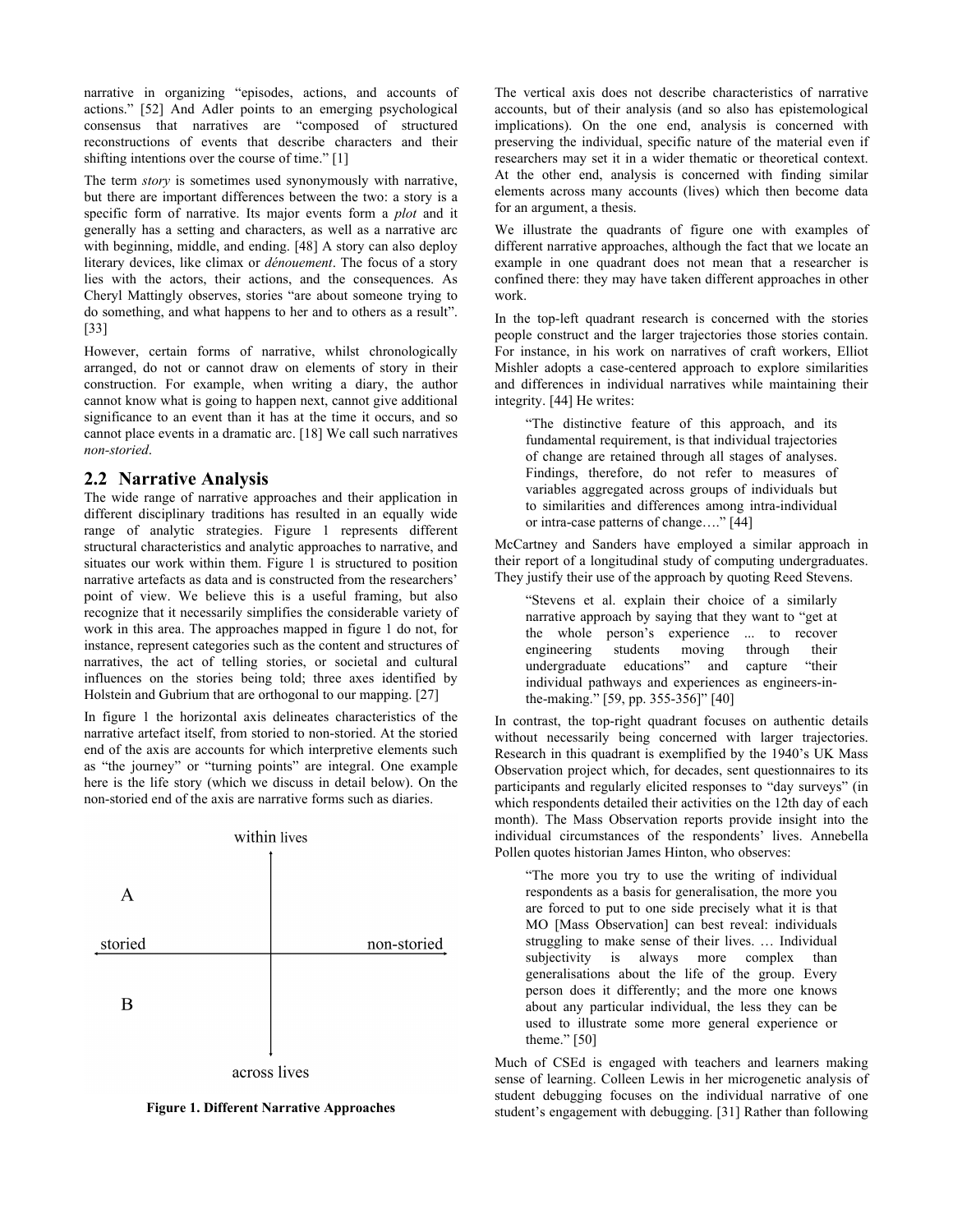a particular individual, some researchers choose a narrative incident as their focus. Deitrick et al. describe the learning of a pair of middle school students through their non-storied discursive engagement with programming. [15]

In the bottom-left quadrant are approaches that deal with multiple accounts, but accounts which concern themselves with storied reports, made meaningful by the contributor. For instance, Dan McAdams discovered an overarching theme across many life story interviews with adults who showed particular concern for the well-being of the next generation (as described by psychological measures). These adults often told stories containing *redemptive sequences* in which "bad" scenes - that describe negative circumstances - turn out well in the end. [39] As part of this work, McAdams and colleagues operationalised a definition of redemption sequences into a coding scheme which they used to develop more generalizable findings. Yet, as Adler and colleagues observe, work in this quadrant is not removed from the original narratives.

ìAlthough researchers have developed approaches for streamlining the work, conducting narrative research fundamentally involves a deep immersion in participants' stories, working to tease out their meaning in a valid and reliable way." [2]

Storied approaches are not common in CSEd, but Guzdial and Tew made an explicit examination of storied construction of pedagogic design in their early work on Media Comp classrooms. [21] And Mike Hewner's work investigating how students make course choices relies on the expression of personal and curricula trajectories. [26]

In the bottom right-hand quadrant, researchers gather data from many sources, in a variety of ways, and work to find meaning across them that may not be evident from any single account. Beatrice Webb details this sort of analysis as central to investigation in social science "The simplest (and usually the least fertile) way of expressing the results of an investigation is to follow the strictly chronological order in which the events occur." [61] She describes the necessary work of breaking down narrative data "... to isolate and examine ... its various component parts, and to recombine them in new and experimental groupings." [61] More recently, Teresa Amabile and others gathered and broke apart responses to 12,000 daily questionnaires to predict what events affect the experience and performance of members on project teams. [4] And while Amabile and her colleagues acknowledge differences in how individual study participants experience events at work, their approach relies on collecting a broad sample of "frequent brief reports from many individuals across time." [5] An example of work in CSEd in this quadrant is an extensive study by Lister et al. examining novice programmers' reading and tracing skills. In interviews for that study, students were given a set of multiple choice questions and asked to "think out loud" as they worked to answer the questions. [32] This resulted in a collection of spoken and textual narratives, as Lister and colleagues also captured students' code traces (which they call "doodles"). These narrative fragments are temporally ordered accounts and describe students' actions; but they are, of course, non-storied.

There is an additional aspect to figure 1, which draws on the epistemological element of the vertical axis. Those researchers who work *across lives* (in the bottom half of figure 1) aim to make decontextualized and generalizable statements to establish an objective truth. Methodologically they work to seek, describe and compare quantifiable elements (such as affective, motivational, or integrative themes  $[2]$ ) across many narratives – and in doing so, habitually devise and apply coding systems and aim for high inter-rater reliability ratings in testing their hypotheses. At the other end of the scale (in the top half) researchers focus on the idiosyncrasies of a life in context in analysis that "deals in human or human-like intention and action and the vicissitudes and consequences that mark their course." [11] Researchers here engage with the individual and particular and are not concerned with an objective "truth" of events, but rather with the sense people make of them. Methodologically, they often rely on the relationship of researcher and subject, the identification of emergent themes, and frequently explore individual cases in detail. Alongside these differences of method and approach, the form that researchers choose to report their work also differs. Researchers in the top half of figure one most often use a *narrative mode* of presentation such as case studies and comparisons. Researchers in the bottom half typically use numeric, or statistical presentations in a *logico-paradigmatic mode.* [11, 49]

#### **2.3 Narrative Identity**

In this work, we are concerned with storied narratives. A number of researchers connected the notion of storied narratives to the concept of identity. Hammack, for instance, draws on aspects of cultural psychology and writes:

"Identity is defined as ideology cognized through the individual engagement with discourse, made manifest in a personal narrative constructed and reconstructed across the life course and scripted in and through social interaction and social practice." [23]

In another model. Sfard and Prusak "equate identities with stories about persons" and write that these stories that form one's identity must be "reifying, endorsable, and significant". [53] In a commentary on their work, Mary Juzwik distinguishes the terms narrative and story and draws on previous research establishing a connection between *identity* and *story* through the concept of the *life story*. The life story reflects who a person thinks they really are and includes narratives from across contexts of their lifetime. [28] Juzwik incorporates this concept into Sfard and Prusak's framework. Rather than viewing a person's identity as a collection of undifferentiated stories, she argues that "reifying, endorsable, and significant" stories become part of a person's life story, which in turn forms one's identity. [28]

The approach we take in this work also focuses on the *life story* (situating it on the storied end of figure 1). However, as with narrative, the term life story also encapsulates different approaches. According to Plummer, a life story is broadly an "account of one person's life in his or her own words." [48] (He describes different kinds of life stories in [48].) In our work, we follow McAdams, who argues that people construct stories to make sense of their lives and integrate these stories into their life story, which is part of their personality. McAdams describes differences in personality through a three-level framework. [38] Broad dispositional traits, such as conscientiousness and neuroticism, form the first level and remain relatively stable over the course of a lifetime. [14] These, however, only provide what McAdams calls a "psychology of the stranger"  $-$  a rather generic view of a person. The second level consists of personal concerns, motivations, and goals which are contextualized within time and place and thus change over time. Finally, the third level is the life story. For McAdams, we continually revise the life story as we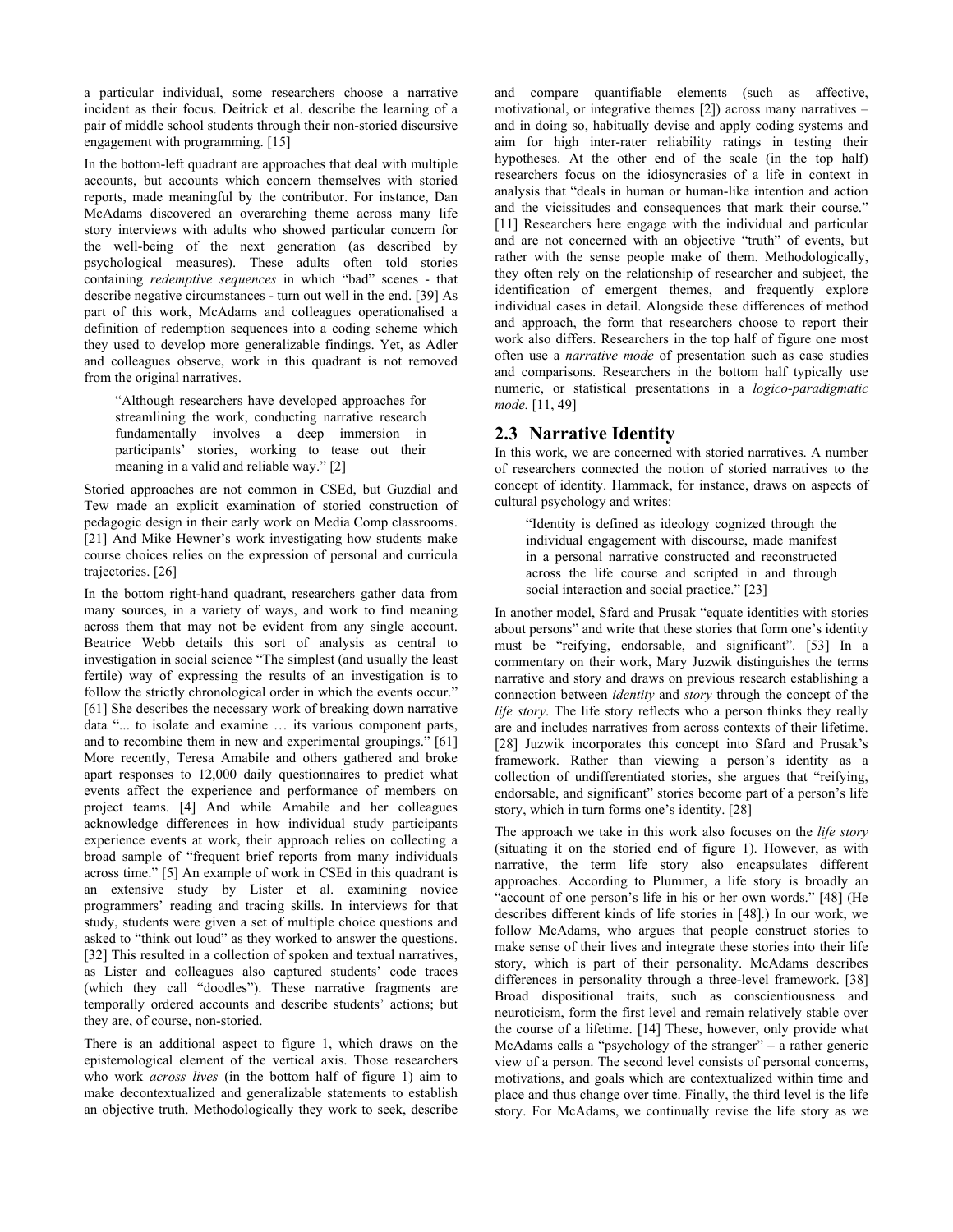ìweave together the reconstructed past, the perceived present, and the anticipated future". [3] These stories are at the core of who we are and provide the self with unity and purpose. [35]

The emergence of a person's life story is linked to their identity development: younger children between the ages of  $5$  and  $10$  – whilst capable of telling coherent stories of single events  $-$  do not construct life stories that integrate past, present, and future. [22] By the time they reach high school, however, this has changed. McAdams et al. interviewed college students and found that they were able to tell coherent life stories. In fact, when they interviewed the same students again, they discovered that their life stories exhibited thematic continuity over time. [34]

#### **3. THIS STUDY**

We collected life stories from graduates of the School of Computing at the University of Kent (a medium-size public research-focussed, PhD-granting university in the UK) to explore how they make sense of their learning experiences. We recruited participants via email through the alumni office at the University of Kent and invited them to indicate their interest in reflecting on their learning experiences. We then conducted interviews with 35 people who had attended the School of Computing. We used the following prompt, which was originally developed by Dan McAdams as part of his own work on life stories and which we adapted to elicit participants' reflections on their learning experiences. [36] The interviews were then professionally transcribed and pseudonymised.**<sup>1</sup>**

*Iíd like you to think about your learning career, your learning 'life', as if it were a book. Each part of your learning composes a chapter in the book. Certainly the book is unfinished at this point: still, it probably contains a few interesting and well-defined chapters. Please divide your learning 'life' into its major chapters and briefly describe each chapter. You may have as many or as few as you like, but Iíd suggest at least 2 or 3 and at most 7 or 8. Think of this as a general table of contents for your book. Please give each chapter a name and describe its overall contents.* 

These interviews form the basis of a larger study that aims to characterise graduateness in computing education by exploring graduates' individual narratives (located at point A in figure 1). In this paper, however, we chose to explore the experiences of a subset of our participants, as we were struck by a common element in their narratives. For these students the "year in industry" played a significant role in their story. In terms of analysis, in this paper, we aim to make some generalisable statements about graduates' narrative construction of graduateness (located at point B in figure 1). Methodologically, Elliot Mishler notes that working in the positivist tradition loses "... the pattern, form, and structure of trajectories of development" which we are particularly interested to preserve in this work. [44] Pascarella and Terenzini similarly observe that "rendering tone, tint, texture, and nuance [of the college experience] may require the finer brushstrokes characteristic of qualitative approaches." [47] The work we present is here is then distinctly qualitative.

1

#### **4. CONTEXT: KENT & YEAR IN INDUSTRY**

All practice-facing disciplines share educational challenges of how  $-$  and how much  $-$  to incorporate professional practices into the curriculum, and they vary in their approaches. Medicine (and associated subjects with clinical components, such as Nursing and Dental Studies) will incorporate "clinical rotations", where students go out into hospitals and work within a variety of specialities. Law departments often establish in-house "law clinicsî where students work *pro bono* on cases alongside practicing lawyers. Computing's approach has tended to be to interleave industry experience into the curriculum through "fully" immersive" experiences [17] where the student leaves the educational environment entirely and works within a professional environment for a period of time. Cooperative placements (a semester in University, a semester in work), internships (a limited-time placement, often during the Summer vacation), or "sandwich" years (the third of four years spent working in industry) are all common models. During these times, students work for and are employed by an external company. In the UK, placement programmes commonly follow the sandwich model.

The placement year program at the School of Computing at the University of Kent was initially established in the mid-1980s. By the early 1990s the "year in industry" was reflected in graduates' degree titles. Changes in the structure of the year in industry program in the late 1990s, when a new head of school hired dedicated staff, led to an increased number of participating students. As a result of these changes, the placement program within the school is unusually strongly structured. [19] The school's dedicated placement office works with students on an individual basis and helps with the preparation of CVs, applications, and with interview practice, gives talks and presentations throughout the curriculum, and visits students during their time on placement. Upon returning from their placement year, students deliver a poster presentation about their work experience to faculty and students in the school. Today, 70% of all students pursuing an undergraduate degree in computing at the university complete a year in industry. [19] The high number of students and the dedicated support mean that there is an expectation from the beginning for students consider a year in industry.

#### **5. CHAPTERS & SELF-SIGNIFICATION**

In a comprehensive review of existing studies, Habermas and Bluck identify four types of coherence that provide unity within the psychological construct of the life story: temporal, causal, and thematic coherence, and the cultural concept of biography. [22] The latter accounts for differences in how members of different cultures recall autobiographical memory (e.g. with a focus on the individual or the community). [13] Habermas and Bluck write:

ìTemporal coherence and the cultural concept of biography are used to form a basic, skeletal life narrative consisting of an ordered sequence of culturally defined, major life events. Causal and thematic coherence express the unique interpretative stance of the individual." [22]

That is to say, regardless of the chronological sequencing of events, the way a person constructs connections in their narrative reflects their own perspective and the sense they make of the events being recounted.

<sup>1</sup> We use pseudonyms throughout this paper for both the names of our participants and the companies they worked at. For each participant, we also denote their graduation year next to their name the first time we quote from their interview transcript.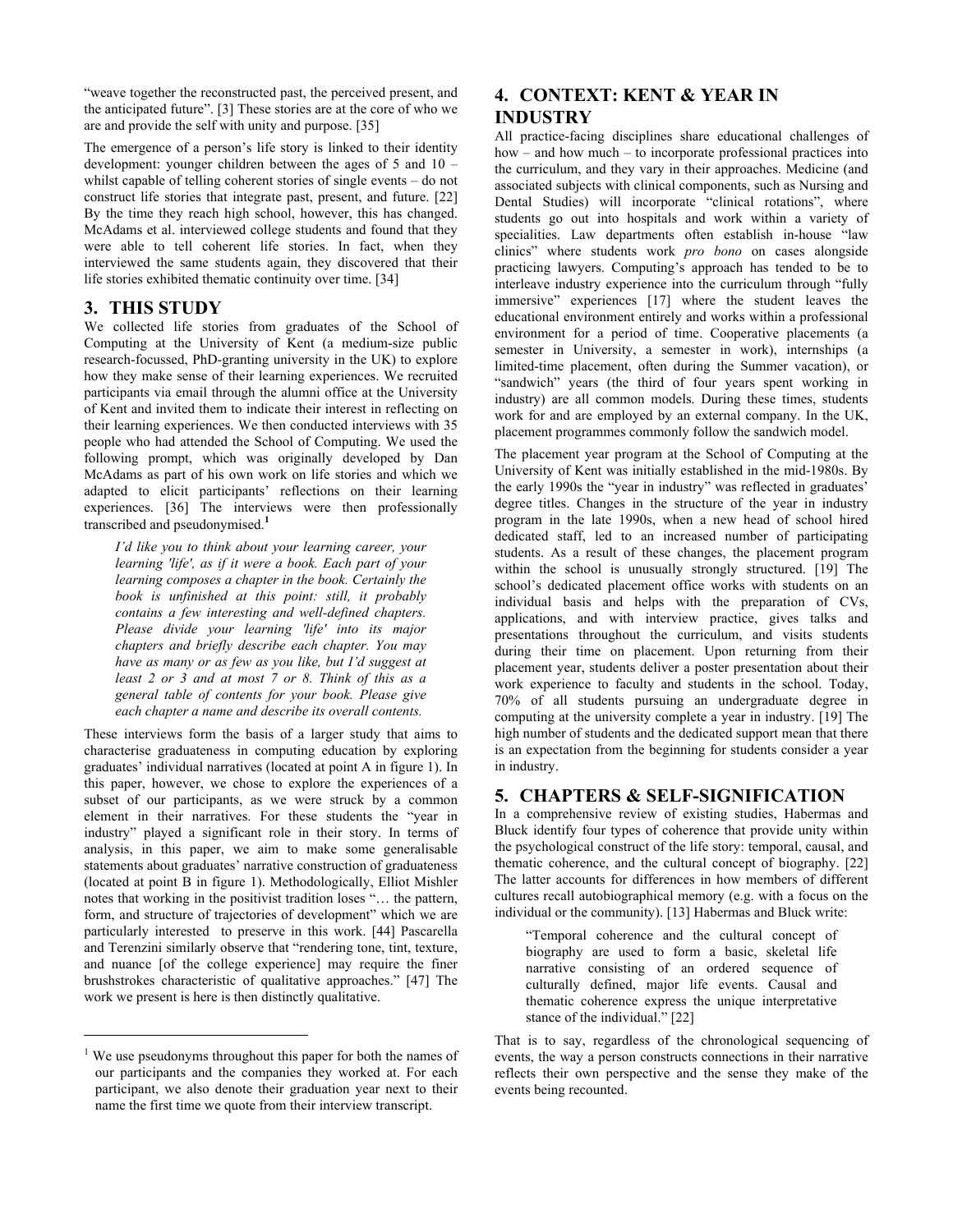Our method of elicitation foregrounds temporal and thematic coherence. Temporally, almost all of the participants divided their "learning life" chronologically into chapters according to the schools and university they attended and the jobs they held. One of them noted explicitly: "So I really saw my chapters just as kind of like stages of school." (Alex Barlow, 2013) For them, each new chapter coincides with, and indeed describes, a transition to a new environment. Others followed a largely chronological order, but include chapters with a particular thematic focus. Table 1, for example, contains the chapter titles from our interview with David Bruce.

| Table 1. Chapter Titles for David Bruce |  |  |
|-----------------------------------------|--|--|
|-----------------------------------------|--|--|

| 1. Early Experiments                      | 8. The Kindness of Strangers             |
|-------------------------------------------|------------------------------------------|
| 2. Secondary School                       | 9. Yaveo                                 |
| 3. The Computer Science<br>Degree         | 10. Going Independent                    |
| 4. Volunteering with the                  | 11. Contractor Roles I've                |
| <b>Student Union</b>                      | Known and Loved                          |
| 5. Working at Jalia                       | 12. Things I've Learned from<br>Teaching |
| 6. Stuff I Picked Up from the<br>Internet | 13. Mistakes I Have Made                 |
| 7. Little Life Lessons                    | 14. The Future                           |

Summarizing and interpreting stories are two cognitive skills central to the development of thematic coherence. [22] In inviting participants to name the chapters we invite them to express their own interpretation through a form of *self-signification*. David Snowden observes: "I often talk about self-signification as adding layers of meaning for good reason. The content of the narrative is only a part of the meaning that the contributor can supply, the way they interpret is also key." [54] The act of naming then reflects the interpretive stance of the narrator, rather than that of the researcher. [55]

In our study, one participant described his early foray into electronics in one chapter:

Then ... the next one is going to be, possibly GCSE [secondary education certificate examinations in year 11] and possibly a little bit later where I actually diverged away from computing again. I went into electronics. Because I'd done computing [in school], I couldn't then carry on with it so I went into electronics and really enjoyed that for the next couple of years. ... We just happened to have a teacher [who] ...offered a GCSE. There were about 20 of us that did that. (Joe Stewart, 2012)

Which is easy to read as a positive and productive experience. But when asked to name the chapter, he responded:

That's ... the diverge away from computing so ... maybe "a distraction" or something, I don't know. I went on a slightly different course. (Joe Stewart)

This form of self-signification can reveal meaning participants attribute to an experience beyond its mere description: unlike the term diverge, a "distraction" suggests a negative connotation that was not previously apparent to us as researchers.

As we reviewed the chapter titles, we noted that almost all of the graduates who had completed a year in industry had separated it into a new chapter.<sup>2</sup> In many cases, they were entitled "the placement year" or "working at Jalia". These titles reflect the next step in the temporal sequence of stages during university. But for some graduates, they also indicate the type of experience they had: the kind of company they worked at (for instance, a startup or a small business), the geographic location, or the fact that they returned to the same company post-graduation (in the case of "Jalia Part One or USA").

| The Placement Year                   | Working at Jalia             |
|--------------------------------------|------------------------------|
| The Placement Year of the<br>Startup | Year in Industry             |
| Working for a Small Business         | Welcome to the Real<br>World |
| Applying Computing to Industry       | Jalia Part One or USA        |

Indeed, the terms *placement year* and *year in industry* serve as a catch-all for many different kinds of experiences: the people we interviewed worked at large consulting firms, smaller IT businesses, start-ups, and open source companies – and some of them spent time working in foreign countries. Of course, each of these experiences is different in its own way, but there are also similarities. A year in industry is a transition for everyone who undertakes it. But for some, it forms a more significant part of their life story.

#### **6. EFFECTS & PERSPECTIVES**

The effect of the year in industry experience emerged in our interviews with participants, rather than in the individual chapter titles.

I think to be honest, that the placement year is pretty fundamental for where I am now in my life.... (Nathan Baker, 2013)

For some students, it provided insight into the kinds of work they wanted to do after they graduated.

Well, it showed me what I *didn't* want to do after I graduated. I was a tester for a small Java company, and although I found it interesting finding the bugs, it wasn't really something that I wanted to go into. (Alice Hayes, 2007)

People always say, don't they, "A year in industry, that made me decide I definitely wanted to  $[do x]$ .<sup>n</sup>  $\ldots$  For me it was, "Yes, I *don't* want to go into industry, certainly not yet." (Joe Stewart)

It made me realise that start-ups are crazy and that it's a problem when you have no money. You have to go and chase money and what you do doesn't really matter. (Joel Bailey, 2012)

1

 $2^2$  Of the two participants who did not do so, one had deliberately not sought new work, but continued previous freelance work during his placement year. And the other spoke more generally in terms of his chapters: "I guess each chapter is marked by a clear end, but in my case, that would be the graduation. So like the beginning of the summer and going into the next, taking a break and then going into the next stage." (Alex Barlow)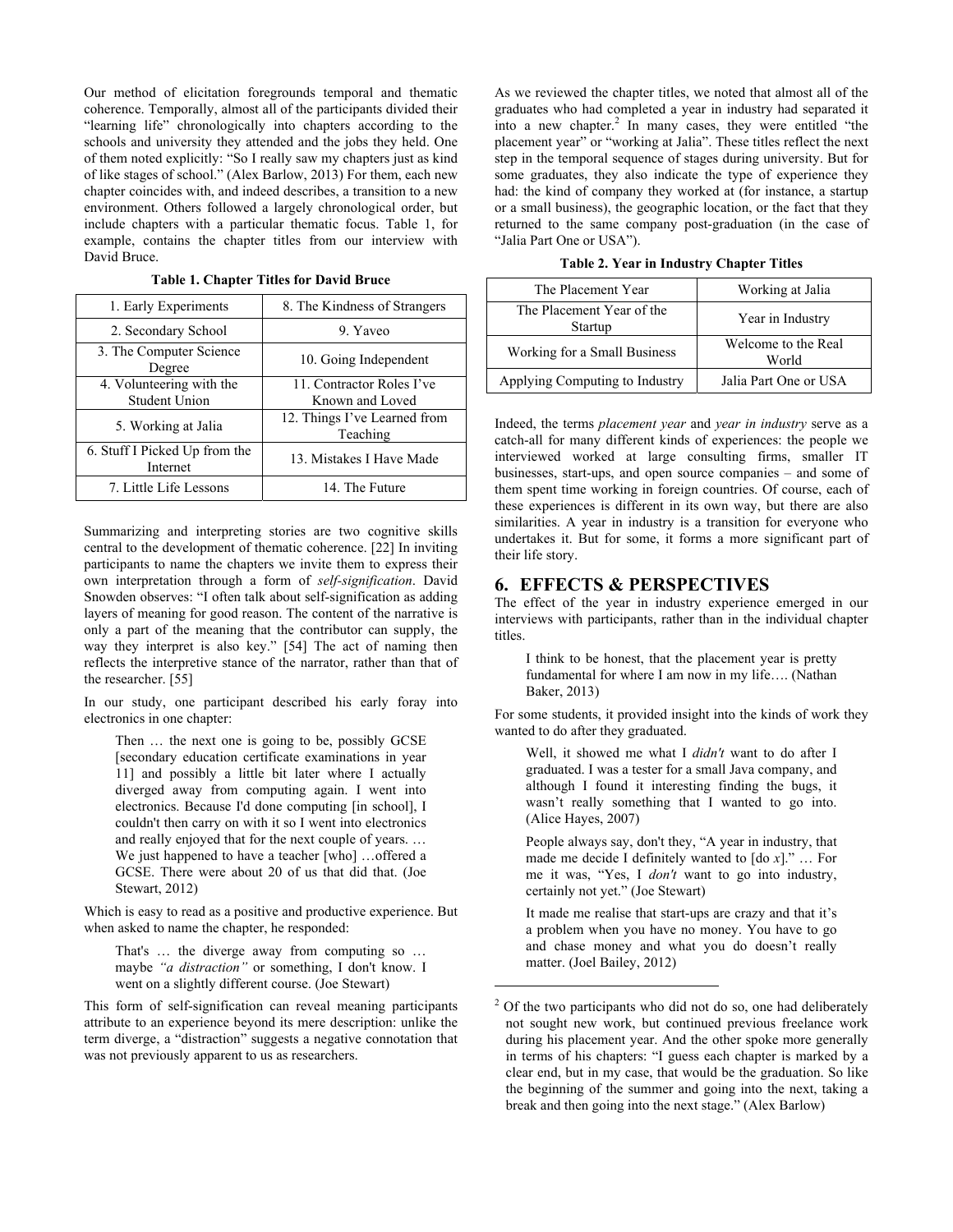There was also a sense that most students returning from their year in industry (though not all, as we discuss below) approached the final year at university in a different manner.

... and if I hadn't have done that [the year in industry] I dare say I would probably gone down a very different path. Just in terms of how seriously I took that final year and how hard I worked.... (Nathan Baker)

This transformation of attitude was apparent even to students who did not complete a year in industry themselves.

Quite a few classmates did do that [a year in industry]. In hindsight, now, I wish I had done it. I wish I had done it. The people that you saw, you met them in what would have been their fourth year, my third year, they work *differently*. (Emily Briggs, 2009)

In their study of recent college graduates in their first jobs in software development, Begel and Simon found that "many of the social and communication problems ... were rooted in the anxieties of working on a large team with a large, legacy codebase." [8] Our participants spoke vividly of their interactions with these large codebases.

... having to get to grips with the monstrosities that they have come up with. Because some of this stuff was just insane. Design decisions that no one could agree with. It was just out of this world. (Jake Mason, 2015)

... then you go to something like this where there's this mess of other people's code, and it *kind of* works, and there are bugs, and you've got to make it do this thing. Yes, overwhelming I guess, was a word that I'd use. (John Warren, 2012)

At the same time, the work they were doing was often under tight deadline. Students were keenly aware of the differences between academic and workplace deadlines and the consequences of missing deadlines in their new context.

Your time management is so much better. Because if you don't deliver something for your boss on time, then he's going to be fucking pissed. (John Warren)

Part of the experience that participants commented on was their adaptation to the workplace and the development of time management skills which they then employed upon returning to university.

The first few times it happened  $-$  "Oh shit I've got two hours to fix this." And then towards the end you approach it very differently. You don't go into this blind panic of, "Aaargh. Deadlines. Deadlines." No, you sit there, you break it down, you manage your time and you get the job done. (Nathan Baker)

And so by third year, coming back after a year of working, it just completely changed my mentality. I was like, yes, this just needs to get done. I just need to set out a plan. Work out a weekly schedule, make sure I do the coursework early, and I worked out how much I needed to get in each piece of work to get the grade. (Alex Barlow)

Students also returned to university with newly developed presentation skills and experience of working with others on teams.

So, after your sandwich year, you give a presentation. I gave a good presentation, because Jalia had trained me in presentation skills. (Nicholas Bradley, 2002)

One graduate, David Bruce, described his good experience of working on a team and how he realised the importance of team roles and good leadership.

So that was something that I appreciated. The value of a good project manager, as a result of that year in industry and what they can do. (David Bruce, 2006)

He also reflected on the importance of communication skills when working on teams.

[Before] it was like, "That doesn't matter. I'm a shithot programmer. I don't need to care about what people feel.î It turns out if you do, and you communicate nicely and respectfully with people, ...you get on a lot better in the world. It's a lot easier. Everything goes a lot more smoothly. (David Bruce)

In their work, Begel and Simon observe that "many of the problems they [new college graduates] have typically have a root cause in poor communication skills and social naïveté." [8] The experience David Bruce describes indicates that the year in industry helped him realise the importance of these skills before entering the workforce upon graduating from university.

#### **7. DISCUSSION**

#### **7.1 Name & Frame**

In reviewing the stories of participants who completed a year in industry, two aspects of their experience claimed our attention. One was the year in industry as a turning point, which marked a significant change in the narrator's life direction. The other was the notion of boundary objects bridging the academic and work environments.

As is often the case in qualitative work of this nature, these were not aspects we were specifically seeking at the outset of our work. Indeed, we noticed them in the interview transcripts before we fully understood them. Star vividly captures a researcher's sense of growing awareness that a particular phenomenon is important:

"It is a little irritating feeling, kind of a pre-sneeze  $sensation - and it is also exciting. Learning to trust this$ message is the toughest lesson I have to teach my students – no less than myself." [56]

Having noticed, we then worked to name the phenomena; this in turn allowed us to locate each within a theoretical frame that provided additional explanatory power. We use them here to discuss graduateness and the year in industry.

#### **7.2 Transitions & Turning Points**

In their work, Enz and Talarico describe the difference between *transitions* and *turning points*. [16] The former involve changes in external circumstances; in the words of Brown et al., they "alter the fabric of daily life." [10] For example, relocating to a different city or even country would be considered a transition. In contrast, turning points describe a change in the trajectory of a person's life – they are the "turns in the road". [37] So while, for example, going to university marks a transition for everyone, it only becomes a turning point for some.

Turning points depend on a person's perception of change and the meaning they attribute to an event after it occurred. Thus, turning points only emerge in retrospective reflection. Elliot Mishler calls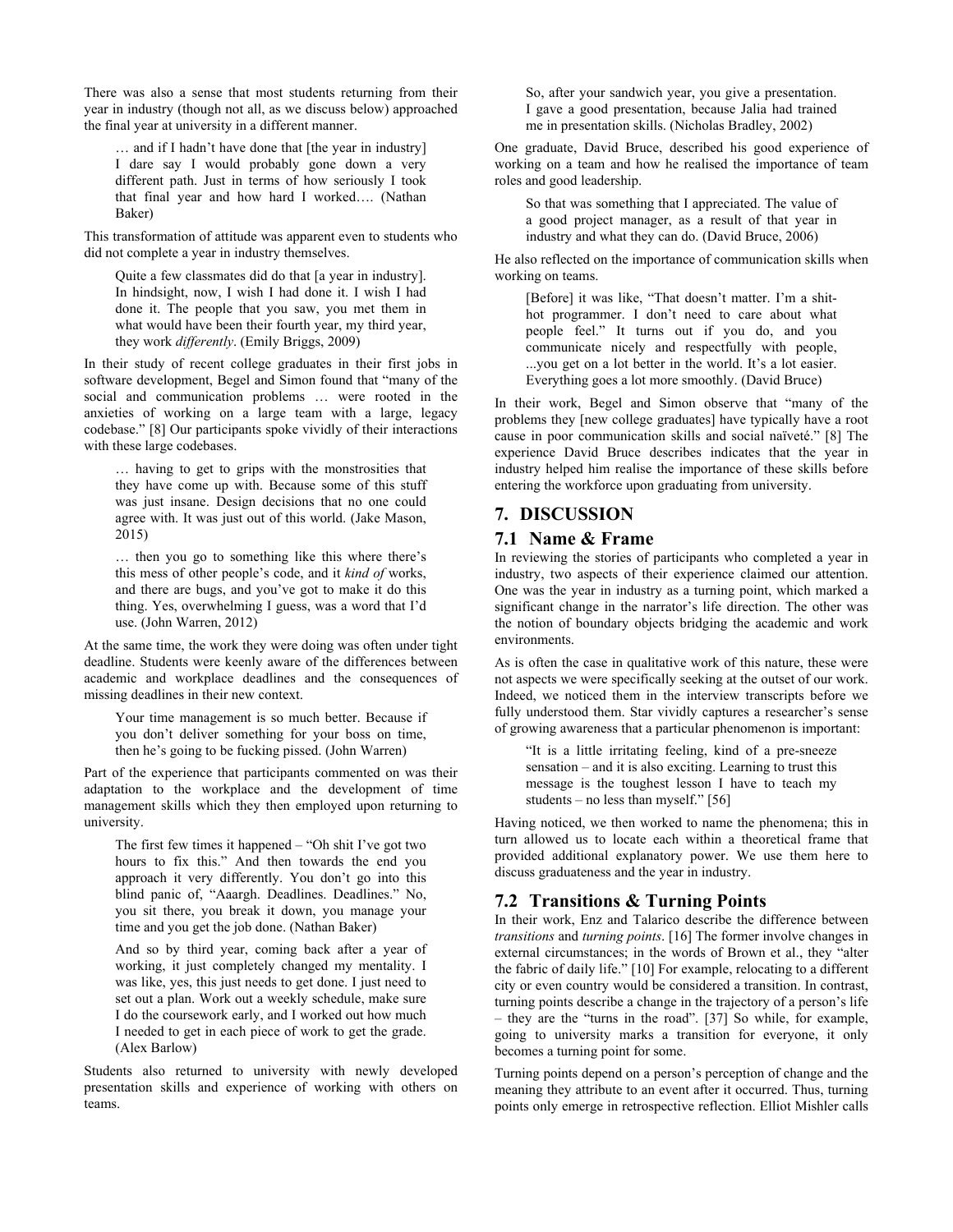this the "double arrow of time" which, he writes, "is an inherent and intractable feature of how we remember and continually restory our pasts, shifting the relative significance of different events for whom we have become...."  $[43]$  This means turning points are individually constructed and personally meaningful. They may not be reliably identifiable from the outside: identifying a turning point requires the narrator to explicitly establish causal connections between an event and a change in the direction of their life. (As a corollary, if the narrator does not view an event as contributing to a turning point in their life, we may never learn of its effect.)

Other studies have also used transitions as a lens into students' experiences. For instance, O'Shea explores transitions and turning points in the experiences of female first-generation students at university. [45] Palmer, O'Kane, and Owens focus on students' sense of "not belonging" as they transition from home to university. [46] And in a study with psychology students who completed a placement year, Auburn identified two *linguistic repertories*, one referring to the skills they had developed on placement, the other on how academic staff subsequently perceived and valued those skills. [6]

In this study, we coded the interviews for turning points using the two-part definition proposed by Enz and Talarico. [16] First, turning points require a change in a person's life direction. Second, they must refer to a specific episode, rather than an overall period of time.

ìAlthough perceived turning points may consist of several linked events within a temporally extended unit of time (e.g., college or a trip to another country), one must cite specific episodic experiences within the larger time frame in order to create causal links between the turning point and one's current life direction." $[16]$ 

Not everybody experienced the year in industry as a turning point, in fact, using this strict definition, we only found two turning points relating to the year in industry. We did not code several cases where participants described events as turning points, but did not specify a single episodic experience. Some participants for whom the year in industry was a transition identified limited immediate effects for themselves upon returning to their final year in university.

Interviewer: Did the year in industry at Jalia influence the way, or change the way, you approached university when you came back?

Respondent: A little. Not much. ... it did influence in ways, but it's a fairly rigid final year, so not so much. (Nicholas Bradley)

I think in terms of learning, the final year at university was really more of the same.... The final year of uni was the same again, really. (Melissa Bryan, 2006)

For participants for whom the year in industry was a turning point the effect was considerable. For instance, Nathan Baker spoke elaborately of the effect the year in industry had on him. He realized that the practices and theories he had learned at university provided the foundation for the work he was doing on large-scale software applications.

And that is when I really started to enjoy my programming. Because at uni I was by no means one of the good programmers. Like you have got those few

guys who have been writing code since they could type, and the first year projects for them are just a joke. But that [during the year in industry] is when I started to see myself as an actual programmer who could actually code in Java.... (Nathan Baker)

He also approached his final year differently:

So I came back to uni and approached it in a very, very different way. Not only would I go to the lectures, I would sit at the front in the lectures. I would sit there making notes in the lectures. I would also go out and actually do that further reading that they recommended, each week whatever we did in the lectures regardless of the module, I would actually go and read the chapters and all the course books. (Nathan Baker)

Both of these excerpts reflect turning points: they each refer to a specific episode in time and describe a significant change in Nathan's life – towards viewing himself as a programmer and in engaging differently with his course at university. More than that, these turning points are connected to the transition of beginning and returning from his year in industry. Enz and Talarico found that these kinds of *transition-linked turning points* are often central to a person's life story. [16] Indeed, Nathan even used the term "turning point" to describe his experience.

I think it is quite obvious that the big turnaround point is doing that placement year. (Nathan Baker)

#### **7.3 Boundary Objects**

We first noticed boundary objects in our interview with David Bruce in which he describes his experience at university before discussing his year in industry. With the exception of a brief reference earlier in the conversation, this is the first time he mentions his placement year in detail.

 $\ldots$  [at the university] there was a room  $\ldots$  that was the Unix lab. You could get your Unix login and go and log in up there. [There was] this thing which was actually really cool. It was like a thin client thing where you just had this little box.... It would sit vertically next to the desk and there was a keyboard and a display, but it didn't really have any computing power in it itself. All of it was running on a big server somewhere.

The university didn't issue smart cards, but Jalia did, and I worked at Jalia for a year as a Year in Industry. You had your ID badge which would let you into the building and so on. It had your picture on it, but you put it into the machine and it would bring up your session. You could move it around. ... If you need to go and see somebody over the other side of the building, you can pull out your card and walk over there. (David Bruce)

The smart card here is the object that moves between university and year in industry with different, but related, meanings in the different situations.

With your smart card, if you're going to London the next day, you pull it out ...and you get on the train in the morning and go up to London and put it in the machine in the London office and your session comes back. You can use all of that there. The smart cards would [all] work in the same way. When you got back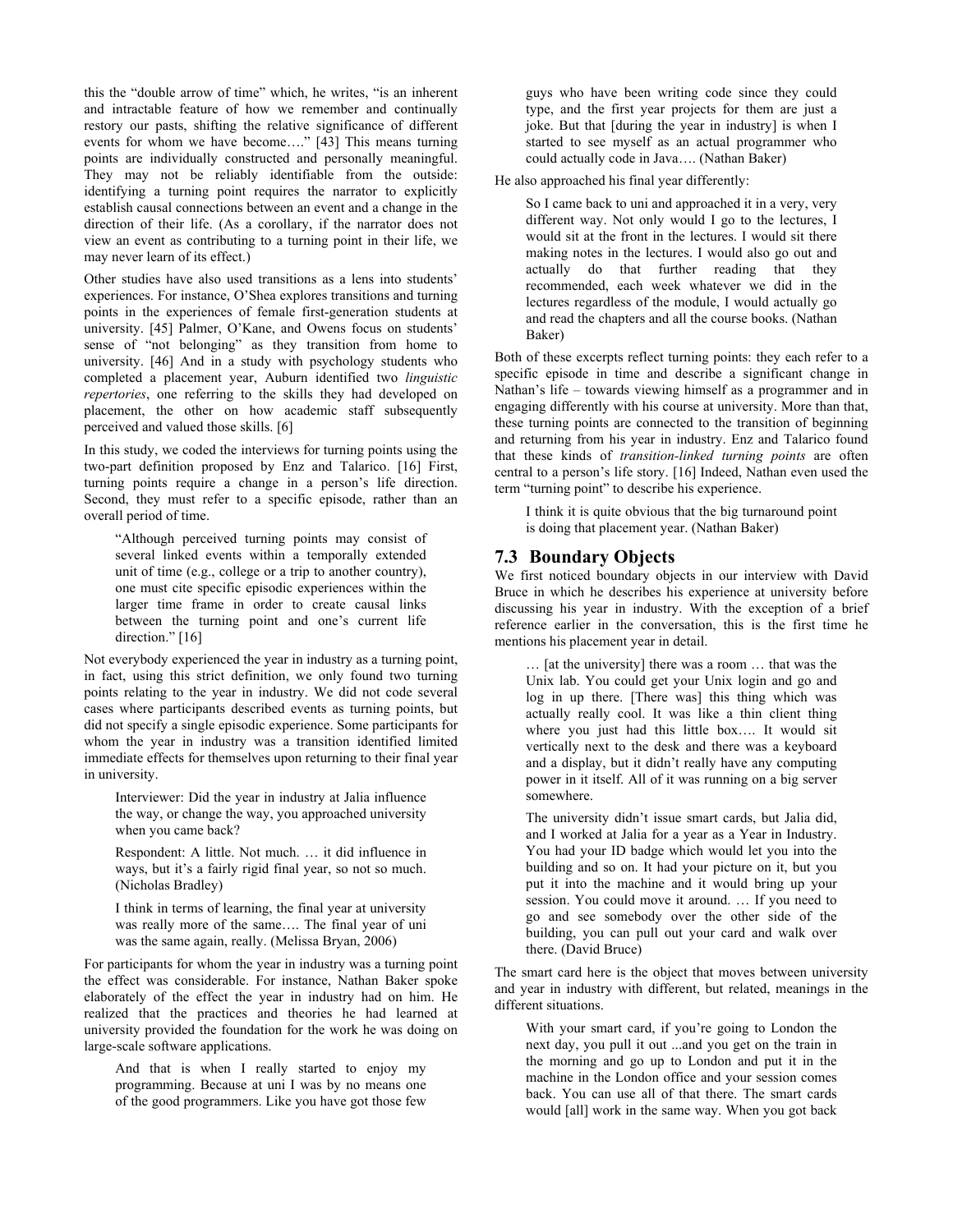from your year in industry I could do that, and it obviously wouldn't bring back your Jalia session but you could have it in the university. So you could suspend your session and put it back in. (David Bruce)

For David Bruce the talismanic "smart card" does not do the same work in both environments: on returning to university he is not able to use the smart card in the same way, yet it still carries meaning for him, although it is differently expressed in the academic environment. As a boundary object, it accompanies him in both environments and acts as an anchor for one kind of experience within another. His exposure to the infrastructure in the Unix Lab anticipates his experience at Jalia, where he receives his smart card. On his return, he brings his smart card with him: now it does not do the same work, but it echoes his experience on placement year.

Boundary objects do not have to be concrete "things". [57] While David Bruce's smart card is an artefact, we observed an abstract boundary object in the daily routine students establish during their year in industry.

We worked in different companies, different environments. One of the guys worked in San Francisco in America. We all came back with the same idea. We want the structure so we can enjoy our weekends and we can enjoy the weeknights because we know we have dedicated time to do it in. (Jake Mason)

Upon returning to university, they retained the work patterns from their industrial placements.

We sat and worked nine until five on our project every weekday. We took weekends off like you would in a real job. It was kind of not wanting to break that routine. (Jake Mason)

For Jake Mason the work ethic he and his team mates bring back from the year in industry is, as they recognise, out of place. After their year in industry, they do not return to student work patterns, but maintain the more highly structured timetable of the work environment.

The next part would be about my final year, group projects, working in a team of people where we have all come back from placement. We have all got this kind of structure that we want to put in. We don't just want to be typical lazy students that will just sit down and work a bit, watch some telly and work a bit. (Jake Mason)

In this way, the time-management practices become a boundary object that the students carry between the two communities.

According to Star, there are three components to boundary objects: (1) Interpretive flexibility; (2) the structure of informatics and work process needs and arrangements; and (3) the dynamic between ill-structured and more tailored uses of the objects. [56]

For Star and Griesemer boundary objects mark the intersection of communities and mediate meaning between them. [57] In their example, animal skins act as a bridge between the world of fur trappers and the world of museum curators. By examining the object - the animal skin - the curators can be explicit about the things that they value in it (specific named species, undamaged skins). Looking at the skins with them, the curators' values are made apparent to the trappers, who usually work to different ends (monetary reward, ease of hunting, edibility).

Rather than boundary objects sitting between communities, in our work we see boundary objects carried between communities and carrying meaning with them. However, in both our constructions, boundary objects are central to the development of coherence across multiple social worlds. [57] In the stories we collected from graduates, these social worlds are the academic and professional workplace; the boundary objects integrate the experiences of one community within another.

#### **8. CONCLUSION**

In their longitudinal study of student transitions at university, Christie and colleagues write that "learning is not just about how students meet the requirements demanded of them at specific points in their academic career, but is embedded in the totality of their prior learning experiences." [12] Graduateness, then, as part of a person's life story, is constantly reconstructed and incorporates learning experiences from the past and present, and beliefs and expectations about the future. In this paper, we propose a narrative construction of graduateness that centres on students' individual experiences and the sense they make of them.

This sort of construction is significant because the value and purpose of an education is not just in the moment, but emerges over time. One of our study participants, Nathan Baker, noted:

I think the thing that is quite common is that you are always, always learning. ... Your vision of what you want to learn can only come from you. What you learned two years ago is probably going to mean nothing to you now but at the same time what you did learn serves... It is like layers isn't it? Where each thing is like a foundation layer for the next thing. And I guess that is something that I think if you look back at everything I have done, each thing provides the underlying layer for the next thing. (Nathan Baker)

In this paper, in the context of using a life story approach as a lens to examine graduateness, we focussed on students' experience of a year in industry. In doing so, two features emerged that illuminate both students' own conceptions of their education and the construction of graduateness more broadly. The first, turning points, indicate a major shift in a person's life. They feature prominently in the life story. Indeed, it would be hard to identify or experience - turning points outside of storied narrative. The year in industry is a transition for everyone, but a turning point for some. The second feature, boundary objects, promote coherence across social worlds. [57] And as Habermas and Bluck established, coherence (with its four components) is central to the concept of the life story. [22] The year in industry exposes boundary objects as participants' carry meaning between the academic and professional workplace.

For students, the year in industry with its inherent change in external circumstances marks a stark contrast to the university experience. Yet, students return to university after their year in industry, carrying with them their work experiences and the sense they have made of them. This return to the academic world may be a significant quality of the year in industry. From the preliminary work we present here, the year in industry then seems to be a fertile location for the emergence of turning points and boundary objects. Having identified these constructs in this study, it may sensitise us (and other researchers) to see them in wider work to characterise graduateness in computing education.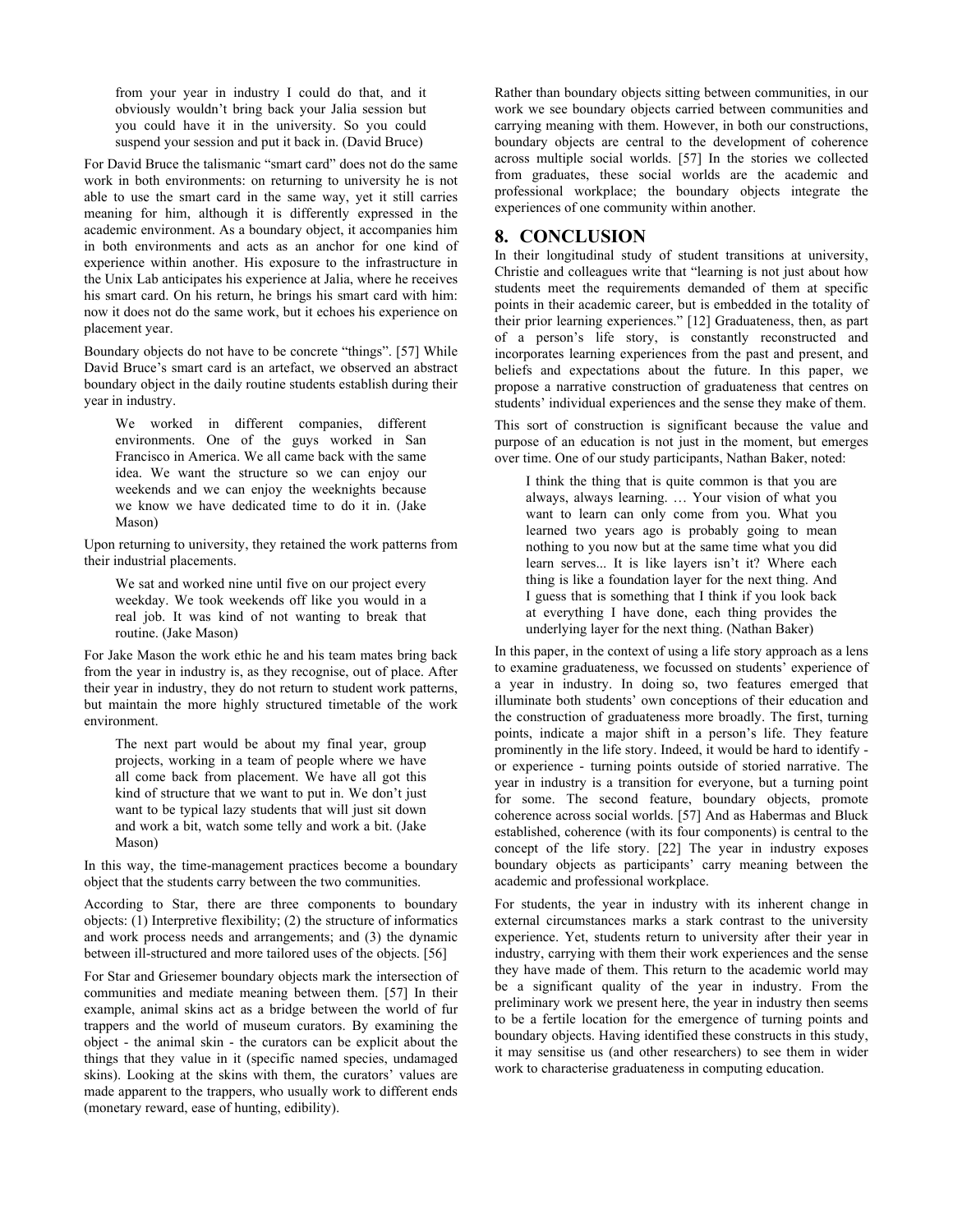#### **9. ACKNOWLEDGEMENTS**

We are grateful to the anonymous reviewers for their helpful comments.

#### **10. REFERENCES**

- [1] Adler, J.M. 2012. Living into the story: Agency and coherence in a longitudinal study of narrative identity development and mental health over the course of psychotherapy. *Journal of Personality and Social Psychology*. 102, 2 (2012), 367-389.
- [2] Adler, J.M. et al. 2015. The Incremental Validity of Narrative Identity in Predicting Well-Being: A Review of the Field and Recommendations for the Future. *Personality and Social Psychology Review*. (May 2015), 1088868315585068.
- [3] Adler, J.M. and McAdams, D.P. 2007. Time, Culture, and Stories of the Self. *Psychological Inquiry*. 18, 2 (Jun. 2007), 97-99.
- [4] Amabile, T. and Kramer, S. 2011. *The Progress Principle: Using Small Wins to Ignite Joy, Engagement, and Creativity at Work*. Harvard Business Review Press.
- [5] Amabile, T.M. and Kramer, S.J. 2011. Meeting the Challenges of a Person-Centric Work Psychology. *Industrial and Organizational Psychology*. 4, 1 (Mar. 2011), 116–121.
- [6] Auburn, T. 2007. Identity and placement learning: student accounts of the transition back to university following a placement year. *Studies in Higher Education*. 32, 1 (Feb. 2007), 117-133.
- [7] Bamberg, M. 2004. Form and Functions of "Slut Bashing" in Male Identity Constructions in 15-Year-Olds. *Human Development.* 47, 6 (2004), 331-353.
- [8] Begel, A. and Simon, B. 2008. Novice Software Developers, All over Again. *Proceedings of the Fourth International Workshop on Computing Education Research* (New York, NY, USA, 2008), 3-14.
- [9] Browne, J. 2010. *Securing a sustainable future for higher education: an independent review of higher education funding and student finance*. Department for Business, Innovation & Skills.
- [10] Brown, N.R. et al. 2012. Historically defined autobiographical periods: their origins and implications. *Understanding Autobiographical Memory: Theories and Approaches*. D. Berntsen and D.C. Rubin, eds. Cambridge University Press. 160-180.
- [11] Bruner, J. 1986. *Actual minds, possible worlds*. Harvard University Press.
- [12] Christie, H. et al. 2016. "It all just clicked": a longitudinal perspective on transitions within university. *Studies in Higher Education.* 41, 3 (Mar. 2016), 478-490.
- [13] Conway, M.A. et al. 2005. A Cross-Cultural Investigation of Autobiographical Memory On the Universality and Cultural Variation of the Reminiscence Bump. *Journal of Cross-Cultural Psychology.* 36, 6 (Nov. 2005), 739-749.
- [14] Costa Jr, P.T. and McCrae, R.R. 1992. Four ways five factors are basic. *Personality and Individual Differences*. 13, 6 (Jun. 1992), 653–665.
- [15] Deitrick, E. et al. 2015. Using Distributed Cognition Theory to Analyze Collaborative Computer Science Learning. *Proceedings of the Eleventh Annual International Conference on International Computing Education Research* (New York, NY, USA, 2015), 51-60.
- [16] Enz, K.F. and Talarico, J.M. 2016. Forks in the Road: Memories of Turning Points and Transitions. *Applied Cognitive Psychology.* 30, 2 (Mar. 2016), 188-195.
- [17] Fincher, S. et al. 2004. Cooperative education in information technology. *International Handbook for Cooperative Education*. R. Coll and C. Eames, eds. WACE. 111-123.
- [18] Fincher, S. 2013. The Diarists' Audience. *Documents of Life Revisited: Narrative and Biographical Methodology for a 21st Century Critical Humanism*. P.L. Stanley, ed. Ashgate Publishing, Ltd. 77-92.
- [19] Fincher, S. and Finlay, J. 2016. *Computing Graduate Employability: Sharing Practice*. Council of Professors and Heads of Computing.
- [20] Glover, D. et al. 2002. Graduateness and Employability: student perceptions of the personal outcomes of university education. *Research in Post-Compulsory Education*. 7, 3 (Oct. 2002), 293–306.
- [21] Guzdial, M. and Tew, A.E. 2006. Imagineering Inauthentic Legitimate Peripheral Participation: An Instructional Design Approach for Motivating Computing Education. *Proceedings of the Second International Workshop on Computing Education Research* (New York, NY, USA,  $2006$ ,  $51-58$ .
- [22] Habermas, T. and Bluck, S. 2000. Getting a life: The emergence of the life story in adolescence. *Psychological Bulletin.* 126, 5 (2000), 748-769.
- [23] Hammack, P.L. 2008. Narrative and the Cultural Psychology of Identity. *Personality and Social Psychology Review.* 12, 3 (Aug. 2008), 222–247.
- [24] Harris, R. 1996. Misleading talk of what is a graduate. *Times Higher Education*.
- [25] Haveman, R. and Smeeding, T. 2006. The Role of Higher Education in Social Mobility. *Future of Children*. 16, 2 (Fall 2006), 125-150.
- [26] Hewner, M. 2014. How CS Undergraduates Make Course Choices. *Proceedings of the Tenth Annual Conference on International Computing Education Research* (New York, NY, USA, 2014), 115-122.
- [27] Holstein, J.A. and Gubrium, J.F. eds. 2011. *Varieties of Narrative Analysis*. SAGE Publications, Inc.
- [28] Juzwik, M.M. 2006. Situating Narrative-Minded Research: A Commentary on Anna Sfard and Anna Prusak's "Telling Identities." *Educational Researcher.* 35, 9 (2006), 13-21.
- [29] Klapproth, D.M. 2004. *Narrative as Social Practice: Anglo-Western and Australian Aboriginal Oral Traditions*. Walter de Gruyter.
- [30] Labov, W. 1972. *Language in the Inner City: Studies in the Black English Vernacular*. University of Pennsylvania Press.
- [31] Lewis, C.M. 2012. The Importance of Students' Attention to Program State: A Case Study of Debugging Behavior. *Proceedings of the Ninth Annual International Conference on International Computing Education Research* (New York, NY, USA, 2012), 127-134.
- [32] Lister, R. et al. 2004. A Multi-national Study of Reading and Tracing Skills in Novice Programmers. *Working Group Reports from ITiCSE on Innovation and Technology in Computer Science Education* (New York, NY, USA, 2004), 119-150.
- [33] Mattingly, C. 1998. *Healing Dramas and Clinical Plots: The Narrative Structure of Experience*. Cambridge University Press.